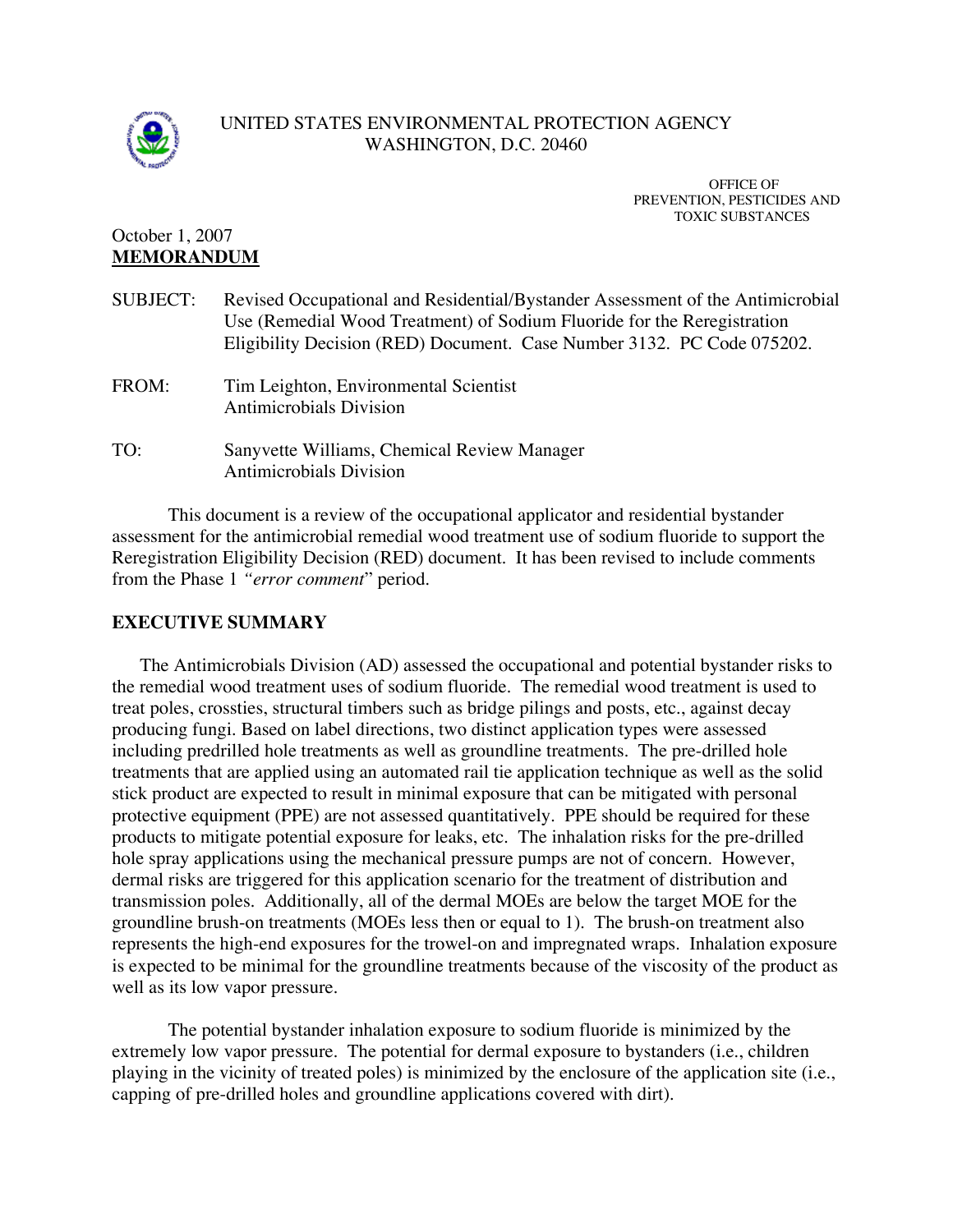## **1.0 Introduction**

## **1.1 Purpose**

In this document, the Antimicrobials Division (AD) presents the results of its review of the potential human health effects of occupational and residential exposure to sodium fluoride. This information is for use in EPA's development of the sodium fluoride Reregistration Eligibility Decision (RED) document.

## **1.2 Criteria for Conducting Exposure Assessments**

An occupational and/or residential exposure assessment is required for an active ingredient if (1) certain toxicological criteria are triggered and (2) there is potential exposure to handlers (mixers, loaders, applicators, etc.) during use or to persons entering treated sites after application is complete. For sodium fluoride, both criteria are met. Toxicological endpoints were selected for short-, intermediate-, and long-term dermal and inhalation exposures to sodium fluoride. There is the potential for occupational exposure to some of the application methods used in the remedial wood treatment (e.g., brush-on, pressurized sprays, etc). Therefore, risk assessments are required for occupational uses.

In this document, handler scenarios were assessed by using *unit exposure* data to estimate occupational exposures. *Unit exposures* are estimates of the amount of exposure to an active ingredient a handler receives while performing various handler tasks and are expressed in terms of micrograms or milligrams of active ingredient per pounds of active ingredient handled. A series of unit exposures have been developed that are unique for each scenario typically considered in assessments (i.e., there are different unit exposures for different types of application equipment, job functions, and levels of protection). The *unit exposure* concept has been established in the scientific literature and also through various exposure monitoring guidelines published by the USEPA and international organizations such as Health Canada and OECD (Organization for Economic Cooperation and Development). Using surrogate unit exposure data, maximum application rates from labels, and EPA estimates of daily amount handled, exposures and risks to handlers were assessed.

# **1.3 Physical/Chemical Properties**

Table 1.2 shows physical/chemical characteristics that have been reported for sodium fluoride.

| <b>Table 1.2. Physical/Chemical Properties of Sodium Fluoride</b> |                        |  |  |  |  |
|-------------------------------------------------------------------|------------------------|--|--|--|--|
| Parameter                                                         | Sodium Fluoride        |  |  |  |  |
| Molecular Weight                                                  | 42                     |  |  |  |  |
| Density                                                           | 2.55 g/cm <sup>3</sup> |  |  |  |  |
| <b>Boiling Point</b>                                              | 1704 °C                |  |  |  |  |
|                                                                   |                        |  |  |  |  |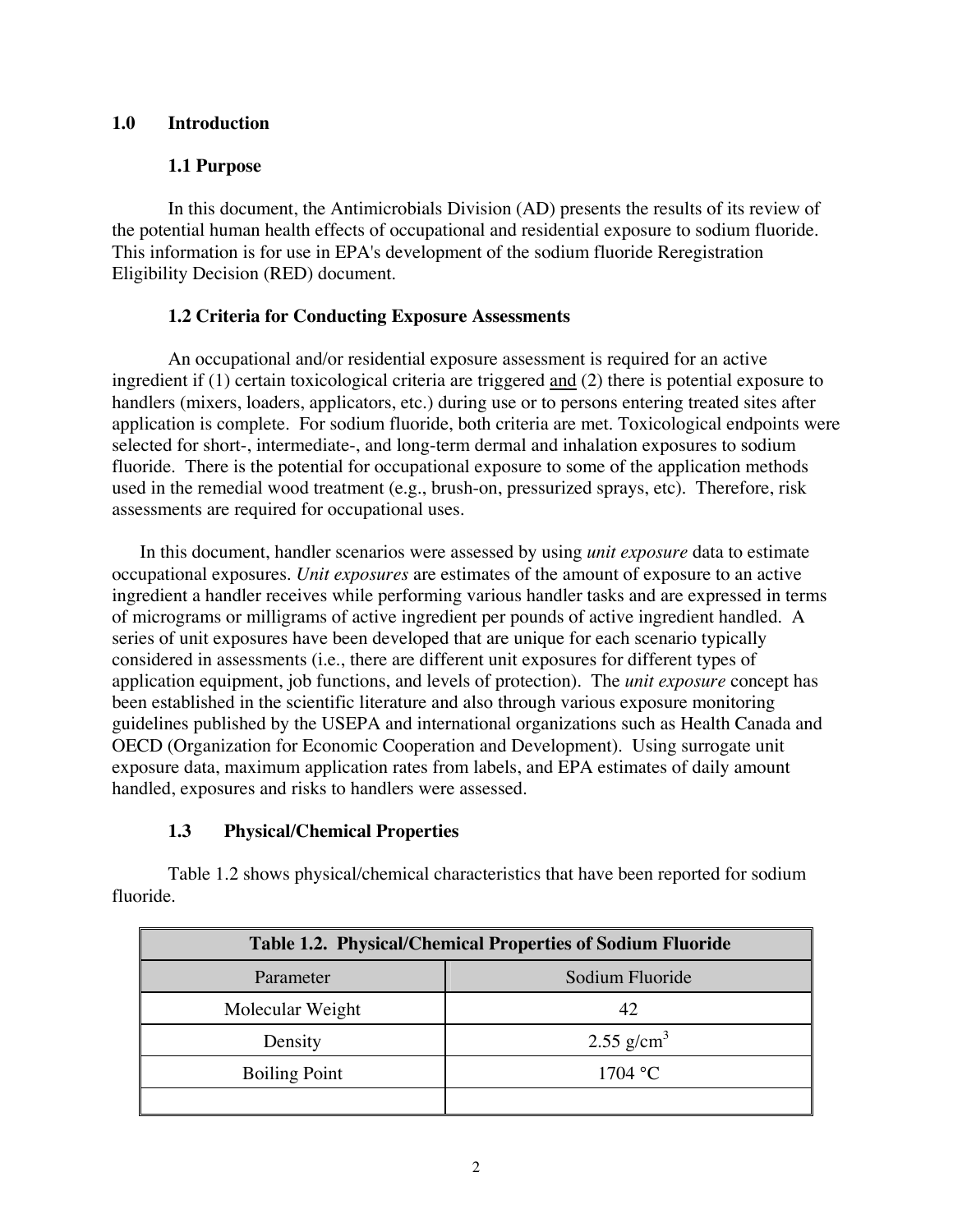| <b>Table 1.2. Physical/Chemical Properties of Sodium Fluoride</b> |                                             |  |  |  |  |  |
|-------------------------------------------------------------------|---------------------------------------------|--|--|--|--|--|
| Parameter                                                         | Sodium Fluoride                             |  |  |  |  |  |
| Water Solubility                                                  | 4.1 g/100 ml at 15 °C                       |  |  |  |  |  |
| Vapor Pressure                                                    | 5.43 x $10^{-26}$ mmHg at 25 °C (EPI Suite) |  |  |  |  |  |

## **2.0 USE INFORMATION**

## **2.1 Formulation Types and Percent Active Ingredient**

The products containing sodium fluoride as the active ingredient (a.i) are formulated as liquid ready-to-use, soluble concentrate, wraps, and rods. Concentrations of sodium fluoride range from 8.39% to 97.5%.

## **2.2 Summary of Use Pattern**

The Agency determines potential exposures to handlers of the product by identifying exposure scenarios from the various application methods that are plausible, given the label uses. Based on a review of product labels, sodium fluoride is the active ingredient in remedial wood treatments. Specific application techniques are presented in Section 4 below.

## **3.0 Toxicological Endpoints of Concern**

| <b>Table 3.1. Acute Toxicity Categories for Sodium Fluoride</b> |                          |  |  |  |  |  |  |
|-----------------------------------------------------------------|--------------------------|--|--|--|--|--|--|
| Study Type                                                      | <b>Toxicity Category</b> |  |  |  |  |  |  |
| <b>Acute Oral Toxicity</b>                                      | Н                        |  |  |  |  |  |  |
| Acute Dermal Toxicity                                           | Ш                        |  |  |  |  |  |  |
| <b>Acute Inhalation Toxicity</b>                                | Ш                        |  |  |  |  |  |  |
| Primary Eye Irritation                                          | Н                        |  |  |  |  |  |  |
| Primary Dermal Irritation                                       | IV                       |  |  |  |  |  |  |
| Dermal Sensitization                                            | negative                 |  |  |  |  |  |  |

Table 3.1 presents the acute toxicity categories (USEPA 2007).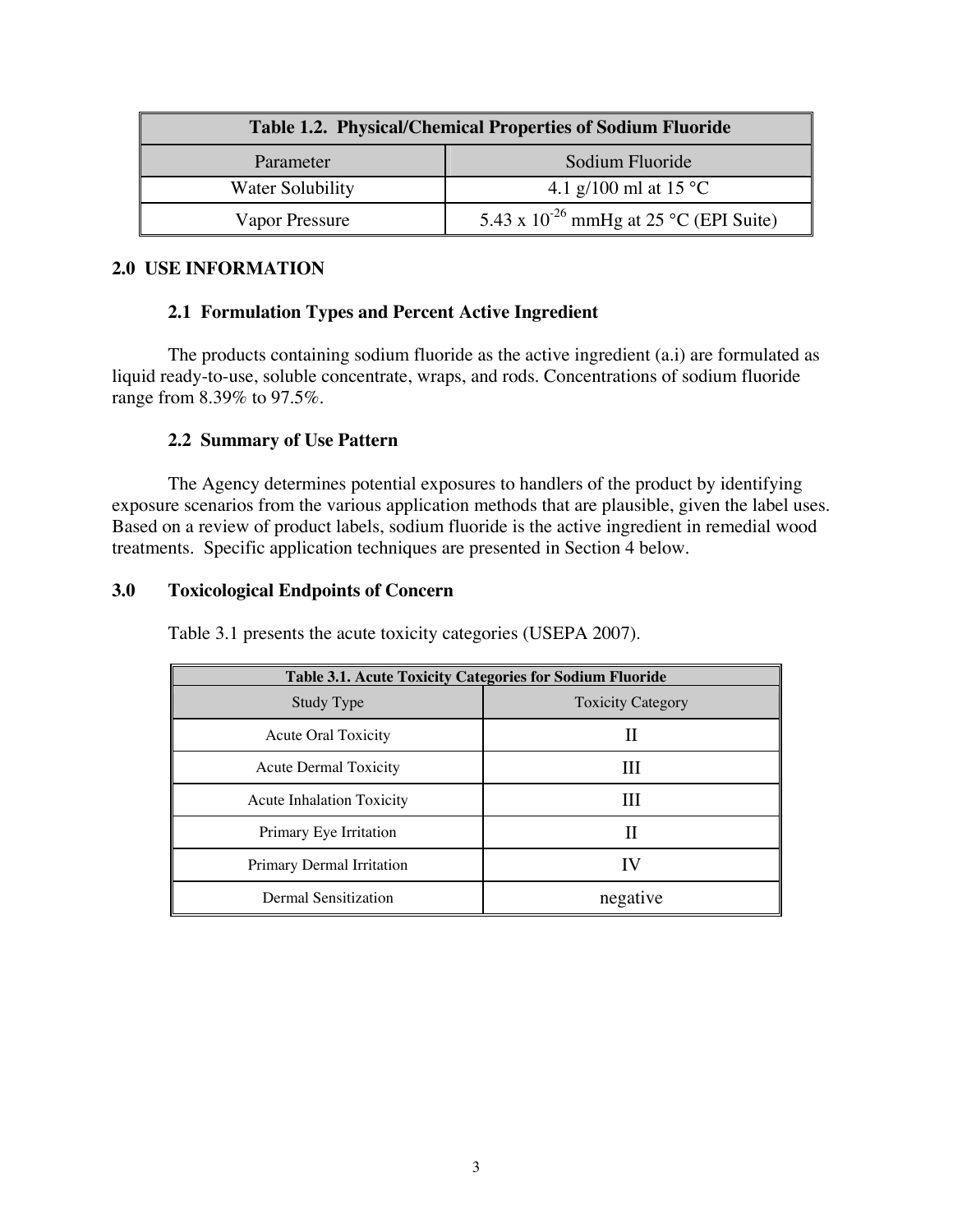Table 3.2 summarizes the toxicological endpoints for sodium fluoride (USEPA 2007).

| Table 3.2. Summary of Sodium Fluoride Toxicological Endpoint Selection.                                                 |                                                                                                                                   |                                                                                                                                                                                                    |                                                                                                                                                                                                  |  |  |  |  |  |  |
|-------------------------------------------------------------------------------------------------------------------------|-----------------------------------------------------------------------------------------------------------------------------------|----------------------------------------------------------------------------------------------------------------------------------------------------------------------------------------------------|--------------------------------------------------------------------------------------------------------------------------------------------------------------------------------------------------|--|--|--|--|--|--|
| Exposure                                                                                                                | Dose $(mg/kg/day)$                                                                                                                | Level of                                                                                                                                                                                           | Study and                                                                                                                                                                                        |  |  |  |  |  |  |
| Scenario                                                                                                                |                                                                                                                                   | Concern                                                                                                                                                                                            | Toxicological                                                                                                                                                                                    |  |  |  |  |  |  |
|                                                                                                                         |                                                                                                                                   |                                                                                                                                                                                                    | <b>Effects</b>                                                                                                                                                                                   |  |  |  |  |  |  |
| <b>Dietary Risk Assessments</b>                                                                                         |                                                                                                                                   |                                                                                                                                                                                                    |                                                                                                                                                                                                  |  |  |  |  |  |  |
| <b>Acute Dietary</b><br>(general population and<br>females 13-49)                                                       | No appropriate endpoints were identified that represent a single dose effect.<br>Therefore, this risk assessment is not required. |                                                                                                                                                                                                    |                                                                                                                                                                                                  |  |  |  |  |  |  |
| No appropriate endpoints were identified.<br><b>Chronic Dietary</b><br>Therefore, this risk assessment is not required. |                                                                                                                                   |                                                                                                                                                                                                    |                                                                                                                                                                                                  |  |  |  |  |  |  |
|                                                                                                                         |                                                                                                                                   | <b>Non-Dietary Risk Assessments</b>                                                                                                                                                                |                                                                                                                                                                                                  |  |  |  |  |  |  |
| Short -Term Dermal<br>$(1 - 30 \text{ Days})$                                                                           | $LOAEL = 20$ mg/kg/day                                                                                                            | Target MOE=300<br>(10x inter-species<br>extrapolation, 10x intra-<br>species variation, 3x for<br>use of LOAEL)                                                                                    | Oral Subchronic Toxicity<br>- Rat (Sodium Fluoride)<br>$LOAEL = 20$ mg/kg/day,<br>based on significant<br>reductions in body<br>weight gain and<br>suppressed spontaneous<br>motor activity.     |  |  |  |  |  |  |
| Intermediate -Term<br>Dermal<br>(30 Days- 6 months)                                                                     | $NOAEL = 1.5$<br>mg/kg/day                                                                                                        | Target MOE=100<br>(10x inter-species<br>extrapolation, 10x intra-<br>species variation)                                                                                                            | 6-month NTP oral<br>toxicity study-mouse<br>$LOAEL = 7.5$ mg/kg/day<br>based on histopathology<br>observed in bone with<br>degeneration in tibias and<br>femurs of animals                       |  |  |  |  |  |  |
| Long-Term Dermal $(> 6$<br>months)                                                                                      | $LOAEL = 1.3$<br>mg/kg/day                                                                                                        | <b>TARGET MOE</b> = $300$<br>(10x inter-species<br>extrapolation, 10x intra-<br>species variation, and 3x<br>for use of LOAEL)                                                                     | 2-year NTP chronic<br>toxicity/carcinogenicity<br>study in rats<br>$LOAEL = 1.3$<br>mg/kg/day, based on<br>dentine dysplasia in<br>males and females, and<br>ameloblast degeneration<br>in males |  |  |  |  |  |  |
| Short-term Inhalation<br>$(1-30 \text{ days})$                                                                          | $LOAEL = 20$ mg/kg/day                                                                                                            | Target MOE=300<br>$(10x$ inter-species<br>extrapolation, 10x intra-<br>species variation, and 3x<br>for use of LOAEL)<br>Note: 10x route<br>extrapolation for<br>confirmatory inhalation<br>study. | Oral Subchronic Toxicity<br>- Rat (Sodium Fluoride)<br>$LOAEL = 20$ mg/kg/day,<br>based on significant<br>reductions in body<br>weight gain and<br>suppressed spontaneous<br>motor activity.     |  |  |  |  |  |  |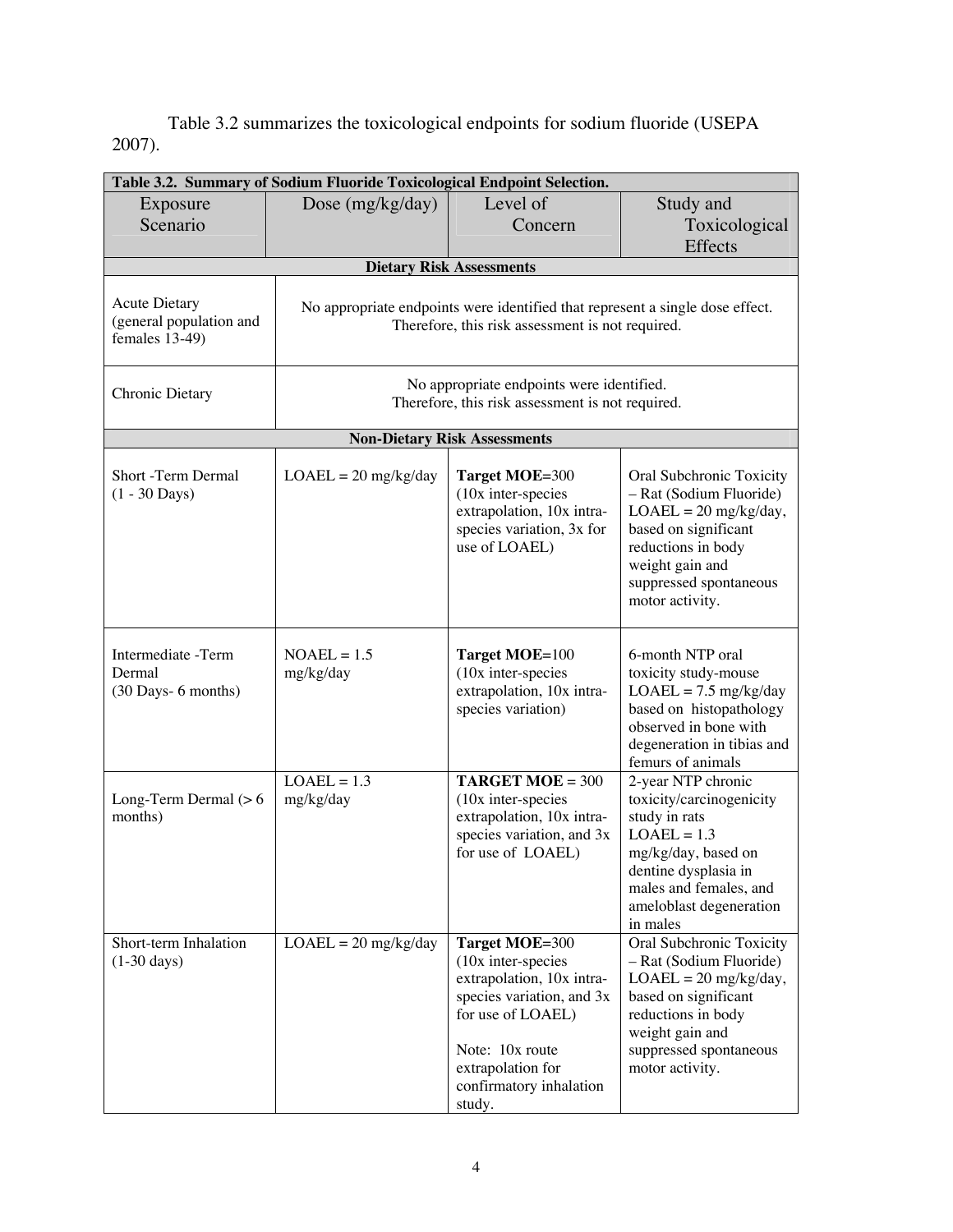| Table 3.2. Summary of Sodium Fluoride Toxicological Endpoint Selection. |                                                                                    |                                                                                      |                            |  |  |  |  |  |
|-------------------------------------------------------------------------|------------------------------------------------------------------------------------|--------------------------------------------------------------------------------------|----------------------------|--|--|--|--|--|
| Exposure                                                                | Dose (mg/kg/day)                                                                   | Level of                                                                             | Study and                  |  |  |  |  |  |
| Scenario                                                                |                                                                                    | Concern                                                                              | Toxicological              |  |  |  |  |  |
|                                                                         |                                                                                    |                                                                                      | Effects                    |  |  |  |  |  |
|                                                                         |                                                                                    |                                                                                      |                            |  |  |  |  |  |
|                                                                         |                                                                                    |                                                                                      |                            |  |  |  |  |  |
|                                                                         |                                                                                    |                                                                                      |                            |  |  |  |  |  |
|                                                                         |                                                                                    |                                                                                      |                            |  |  |  |  |  |
|                                                                         |                                                                                    |                                                                                      |                            |  |  |  |  |  |
| Intermediate-term                                                       | $NOAEL = 1.5$                                                                      | Target MOE=100                                                                       | 6-month NTP oral           |  |  |  |  |  |
| Inhalation                                                              | mg/kg/day                                                                          | $(10x$ inter-species                                                                 | toxicity study-mouse       |  |  |  |  |  |
|                                                                         |                                                                                    | extrapolation, 10x intra-                                                            | $LOAEL = 7.5$ mg/kg/day    |  |  |  |  |  |
|                                                                         |                                                                                    | species variation)                                                                   | based on histopathology    |  |  |  |  |  |
|                                                                         |                                                                                    |                                                                                      | observed in bone with      |  |  |  |  |  |
|                                                                         |                                                                                    | Note: 10x route                                                                      | degeneration in tibias and |  |  |  |  |  |
|                                                                         |                                                                                    | extrapolation for                                                                    | femurs of animals          |  |  |  |  |  |
|                                                                         |                                                                                    | confirmatory inhalation<br>study.                                                    |                            |  |  |  |  |  |
| Long-term Inhalation                                                    | $LOAEL = 1.3$                                                                      | <b>TARGET MOE = 300</b>                                                              | 2-year NTP chronic         |  |  |  |  |  |
|                                                                         | mg/kg/day                                                                          | $(10x$ inter-species                                                                 | toxicity/carcinogenicity   |  |  |  |  |  |
|                                                                         |                                                                                    | extrapolation, 10x intra-                                                            | study in rats              |  |  |  |  |  |
|                                                                         |                                                                                    | species variation, and 3x                                                            | $LOAEL = 1.3$              |  |  |  |  |  |
|                                                                         |                                                                                    | for use of LOAEL)                                                                    | mg/kg/day, based on        |  |  |  |  |  |
|                                                                         |                                                                                    |                                                                                      | dentine dysplasia in       |  |  |  |  |  |
|                                                                         |                                                                                    | Note: 10x route                                                                      | males and females, and     |  |  |  |  |  |
|                                                                         |                                                                                    | extrapolation for                                                                    | ameloblast degeneration    |  |  |  |  |  |
|                                                                         |                                                                                    | confirmatory inhalation                                                              | in males                   |  |  |  |  |  |
|                                                                         |                                                                                    | study.<br>Sodium fluoride has been classified as a "Group D" (inadequate evidence of |                            |  |  |  |  |  |
| Cancer                                                                  |                                                                                    | carcinogenicity). This conclusion is consistent with the recent report by the        |                            |  |  |  |  |  |
|                                                                         |                                                                                    | National Academy of Sciences which concluded that 'the evidence on the               |                            |  |  |  |  |  |
|                                                                         | potential of fluoride to initiate or promote cancers, particularly of the bone, is |                                                                                      |                            |  |  |  |  |  |
|                                                                         | tentative and mixed.'                                                              |                                                                                      |                            |  |  |  |  |  |

## **4.0 Remedial Wood Treatment**

#### **4.1 Exposure Scenarios**

Sodium fluoride is used as a remedial wood treatment for the protection against decay producing fungi. Table 4.1 summarizes the various sodium fluoride label parameters used in this assessment including EPA Reg. No., percent active ingredient, signal word, personal protective equipment, and use directions/application methods. Application techniques include a productspecific dispenser, grease/caulking guns, pressurized sprayers, preservative cartridges, brush-on and/or trowel-on applications. The personal protective equipment (PPE) listed on the label range from a minimum protection of goggles to a maximum protection of goggles, gloves, and respirators. Label PPE should be reviewed for accuracy and consistency.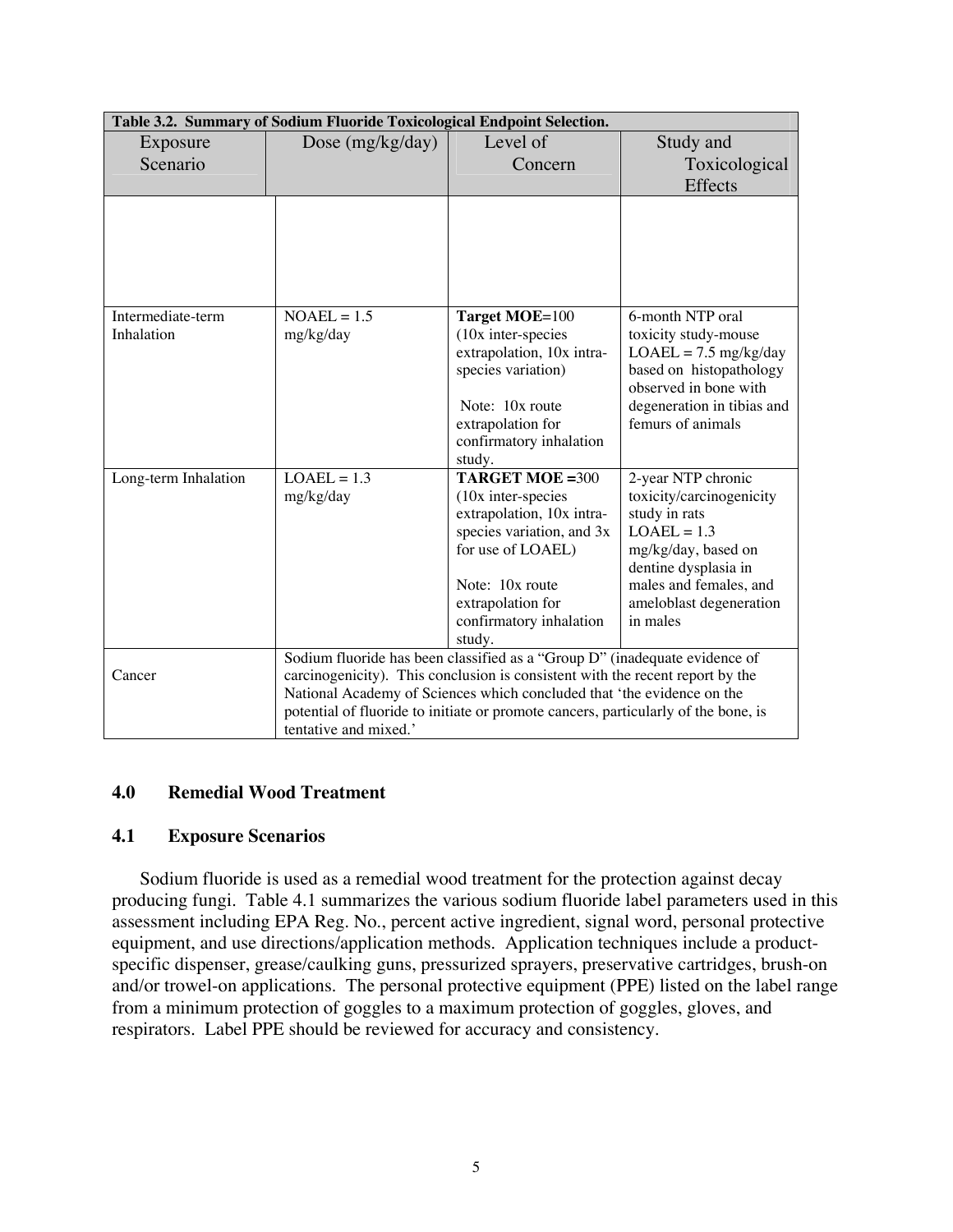| EPA Reg No. | $%$ ai | Signal Word | <b>PPE</b>                          | <b>Label Directions</b>                                    |
|-------------|--------|-------------|-------------------------------------|------------------------------------------------------------|
|             |        |             |                                     | (e.g., application techniques, rates, etc)                 |
| 3008-58     | 97.5   | Danger      | Respirator, goggles                 | Includes a non pesticide statement                         |
| 75340-2     | 54.92  | Warning     | Gloves                              | TIE-GARD dispenser; grease gun;                            |
|             |        |             |                                     | pressurized applicator; Apply to drilled holes             |
|             |        |             |                                     | to "fill" and cap; Used on rail road ties and              |
|             |        |             |                                     | structural timbers such as bridge pilings and              |
|             |        |             |                                     | posts.                                                     |
| 75341-6     | 92.6   | Danger      | Gloves                              | FLURODS (i.e., preservative cartridges,                    |
|             |        |             |                                     | solid sticks) placed into drilled holes and                |
|             |        |             |                                     | capped. For treating poles, posts, timbers,                |
|             |        |             |                                     | crossties, etc. Rate: 39.2 grams/cubic foot                |
|             |        |             |                                     | wood.                                                      |
| 75341-4     | 70.6   | Danger      | Gloves, goggles                     | PoleWrap. Groundline treatment. Dig 20                     |
|             |        |             |                                     | inches around pole, wrap down to 18 inches                 |
|             |        |             |                                     | below groundline to 2 inches above                         |
|             |        |             |                                     | groundline and cover with dirt.                            |
| 75341-5     | 44.4   | Danger      | Goggles                             | Used in combination with copper                            |
|             |        |             |                                     | naphthenate. Brush-on, trowel-on, grease                   |
|             |        |             |                                     | gun. $1/16^{th}$ of an inch rate 18 inches below           |
|             |        |             |                                     | and 3 inches above groundline and covered                  |
|             |        |             |                                     | with a wrap. Also used in drilled holes                    |
|             |        |             |                                     | applied by a grease gun and capped (paste                  |
| 75341-12    | 8.39   |             |                                     | density 12 lbs/gallon).<br>Used in combination with copper |
|             |        | Danger      | Gloves, goggles,<br>respirator, and | naphthenate. Mix 1 gallon of product with                  |
|             |        |             | respirator when                     | 1.5 gallons of water. Apply using air or                   |
|             |        |             | spraying for continued              | mechanical pressure pump into prepared                     |
|             |        |             | or prolonged use or                 | opening (assume pre-drilled). Rate: 1 gallon               |
|             |        |             | frequent use                        | of treatment solution per cubic foot of wood.              |
| 75341-13    | 44.42  | Warning     | Goggles, face shield or             | Used in combination with copper                            |
|             |        |             | safety glasses,                     | naphthenate. Brush-on, trowel-on, grease                   |
|             |        |             | protective clothing, and            | gun. 1/16 <sup>th</sup> of an inch rate 18 inches below    |
|             |        |             | chemical resistant-                 | and 3 inches above groundline and covered                  |
|             |        |             | gloves                              | with a wrap. Also used in drilled holes                    |
|             |        |             |                                     | applied by a grease gun and capped.                        |

| Table 4.1. Summary of Sodium Fluoride Labels. |  |  |  |  |
|-----------------------------------------------|--|--|--|--|
|-----------------------------------------------|--|--|--|--|

Chemical-specific exposure data were not submitted to support the remedial wood applications. Therefore, AD developed a screening-level assessment using surrogate data to determine the potential risks associated with remedial wood treatment. Based on the label review listed in Table 4.1 above, there are two basic remedial applications: (1) applying product into pre-drilled holes; and (2) applying product around the circumference of poles at or below the groundline. Each remedial application can be applied using various techniques. Surrogate exposure data are not available for all application techniques specified on the label. Representative exposure scenarios (i.e., application techniques) are used to represent the potential worker short-, intermediate, and in some cases long-term durations of inhalation and dermal exposures. Table 4.2 presents the representative exposure scenarios used to assess the labeled remedial wood treatment uses.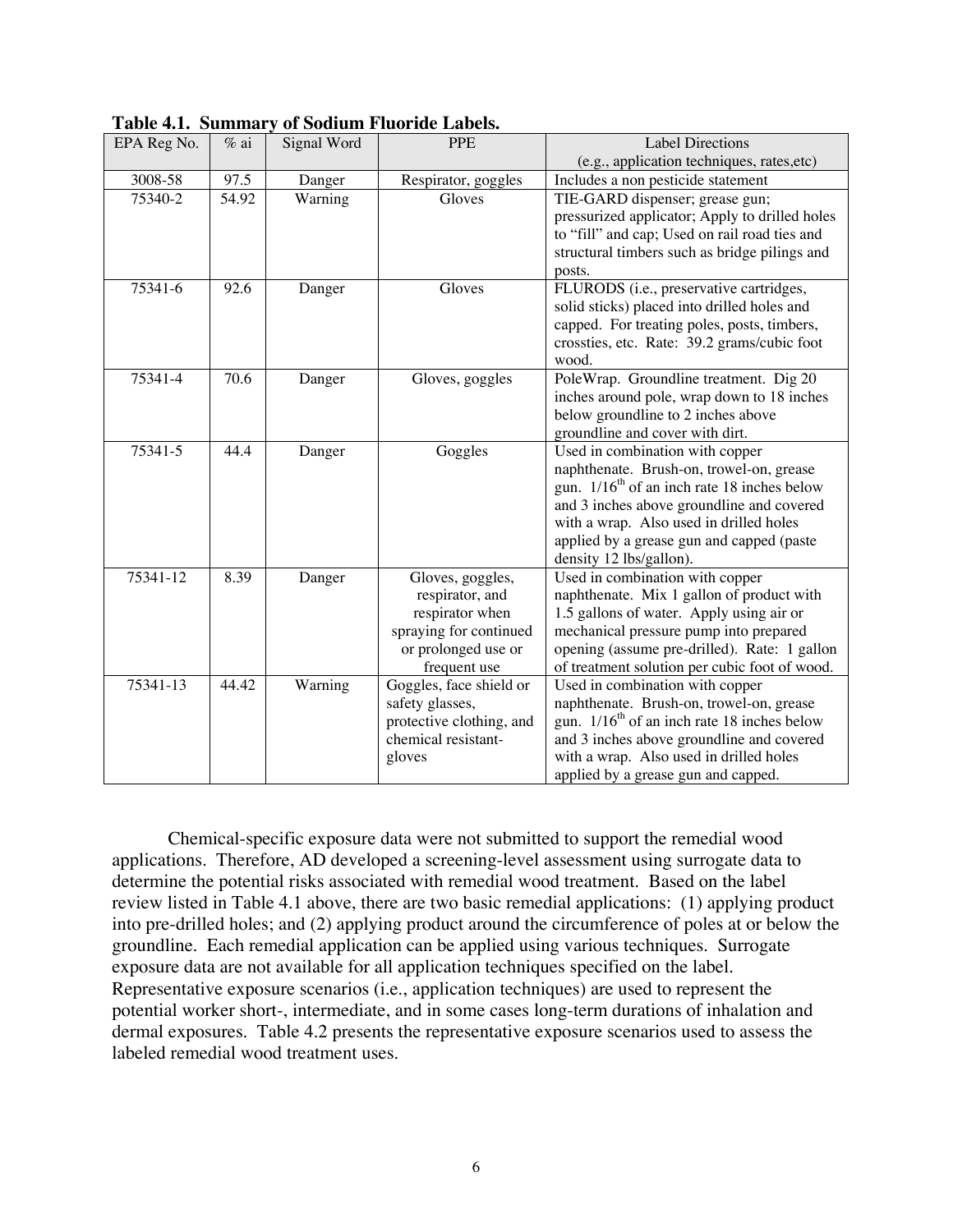| Remedial          | High-end Exposure | Application Techniques Represented by the High-end   |
|-------------------|-------------------|------------------------------------------------------|
| Applications      | Scenarios         | Exposure Scenario                                    |
| Pre-drilled holes | Closed systems    | TIE GARD dispenser for rail ties; FLURODS (solid     |
|                   | (PPE mitigation)  | sticks)                                              |
|                   | <b>Sprays</b>     | Grease/caulking gun; air or mechanical pressure pump |
| Groundline        | Brush-on          | Brush; Trowel; PoleWrap (dry wrap)                   |
|                   |                   |                                                      |

**Table 4.2. Respresentative Exposure Scenarios for Remedial Wood Treatments.**

## **4.1.1 Pre-Drilled Hole Treatments**

# **TIE-GARD and FLURODS:**

TIE-GARD and FLURODS are sodium fluoride products that are inserted into pre-drilled holes and capped are expected to result in minimal inhalation and dermal handler exposure because the products are engineered to be closed systems. The FLURODS are solid sticks that are placed in the pre-drilled holes. TIE-GARD is a gel product containing sodium fluoride. The automated rail tie use is packaged in 30 gallon PVC closed head drums. It is applied from high capacity rubber track machinery that rides on railroads and automatically injects the gel product into rail ties. Any potential for exposure from leaks/spills from these products (i.e., TIE GARD and FLURODS) is believed to be best mitigated by the label requirement of PPE such as chemical resistant gloves, goggles, long pants, and long sleeved-shirts. Therefore, the handler risks to pre-packaged products are not quantified.

## **Spray/Injection Applications:**

Although EPA does not have a specific surrogate exposure scenario for injection of pesticides into wooden poles, similar exposure data for hand-held application equipment exist. The spray application is believed to represent the high end of exposure to the grease gun. The exposure data for hand-held applications that are available to EPA include data from the Pesticide Handlers Exposure Database (PHED) and the Outdoor Residential Exposure Task Force (ORETF). The data available from these sources are for garden hose-end sprayers, low pressure hand-wands, backpack sprayers, high pressure handwands, and rod shank termiticide applications. The most representative data available for an injection-type hand-held devise is the rod shank termiticide application from PHED. Other equipment types are not believed to be as representative because each one involves a spray and the injection into the pole will minimize spray.

The rod shank termiticide injection data in PHED are used to develop a screening-level assessment for the pole use. The dermal unit exposure (UE) for combined liquid pour and termiticide injection is based on 17 replicates with the test subjects wearing a single layer of clothing and chemical resistant gloves with AB grades (i.e., guideline recommendations for analytical quality). The dermal UE is 0.36 mg/lb ai. The inhalation UE is based on the same 17 replicates and the grades are also AB. The inhalation UE is 0.0022 mg/lb ai. Although not all of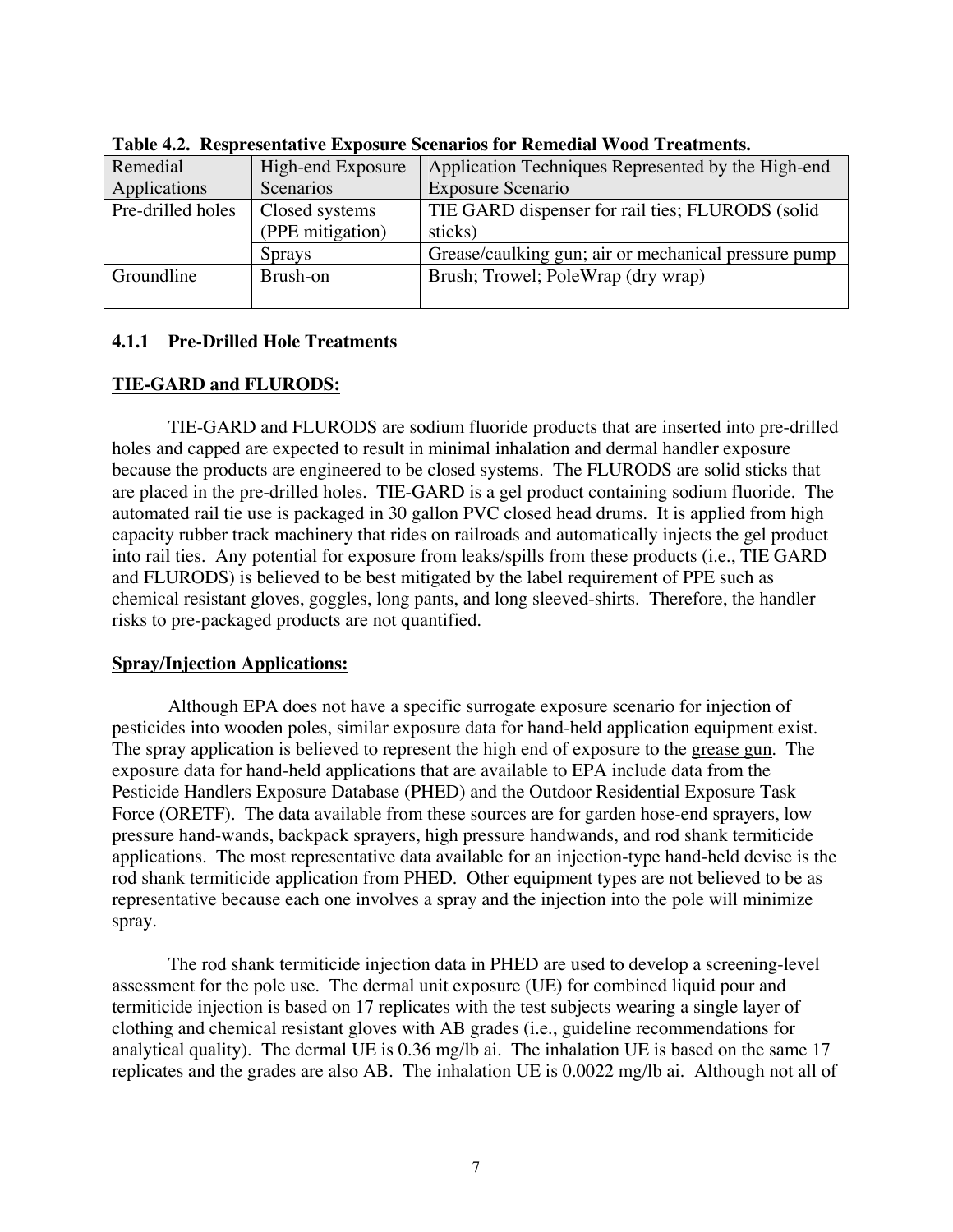the labels currently specify the use of chemical resistant gloves (e.g., EPA Reg. No. 75341-5), the "gloved" clothing scenario is the only one available to assess risks.

## **4.1.2 Groundline Treatments**

Groundline treatments consist of brush and trowel-on applications as well as impregnated wraps around poles. Once applied, the pole treatment is covered with dirt. The most representative surrogate exposure data available to assess the high-end of the exposure potential are for painting with a paint brush. The product is expected to have a much higher viscosity then paint. Because of the high viscosity and low vapor pressure, inhalation exposure is expected to be minimal. Dermal unit exposure values for paint brush applications from PHED were used (single layer of clothing). The dermal unit exposure is 24 mg/lb a.i. for the painting scenario for a test subject wearing long pants, long-sleeved shirt, and chemical resistant gloves.

#### **4.2 Application Rates and Amounts Handled**

Label directions indicate that sodium fluoride is applied into poles, timbers, etc, via four different formulations; paste, bandage or wrap, liquid and solid rods. The application for these formulations is very different from each other due to the physical properties and percentage of sodium fluoride present in each formulation. Typically paste formulations are applied by brushon application around the groundline area of pole and then wrapped with a protective barrier before being backfilled with dirt. The dry impregnated wrap is applied around the groundline portion of the pole. Liquid formulations are normally applied to internal voids through means of pressurized injection and rods are applied by drilling application holes, inserting the rods into the holes and then plugging them.

Labeled application rates for pastes are to apply by brush to a thickness of 1/16th inch. The dry wrap is applied by cutting the wrap to match the circumference of the pole. Liquid application instructions include filling application holes to refusal and more specific instructions such as 1 gallon of diluted solution per cubic foot of wood. However, label directions are not provided to determine neither the number of holes per pole nor the number of cubic feet per pole to be treated with sodium fluoride. Therefore, for this assessment 1 cubic foot of wood per pole is assumed to be treated for the spray/injection application.

Specific amounts of sodium fluoride applied by workers daily are not available. Therefore, in addition to the number of cubic feet treated per pole, the number of poles treated per day (i.e., pre-drilled treatments, not groundline applications) with sodium fluoride was also estimated.

The amount of paste applied to each pole for groundline treatments is estimated to be 0.167 gallons/pole for distribution poles and 0.255 gallons per transmission pole (i.e., 21 inch wide treatment x up to 34 inch circumference for distribution poles and 50 inches for transmission poles x 1/16 inch thickness of product treatment).

> **Distribution Poles - the smaller diameter wooden distribution poles (** $\sim$ **140 million**) distribution poles in service) are treated at a rate of ~24 per day. Workers treat these types of poles as their main work function, treating 5 days per week, on a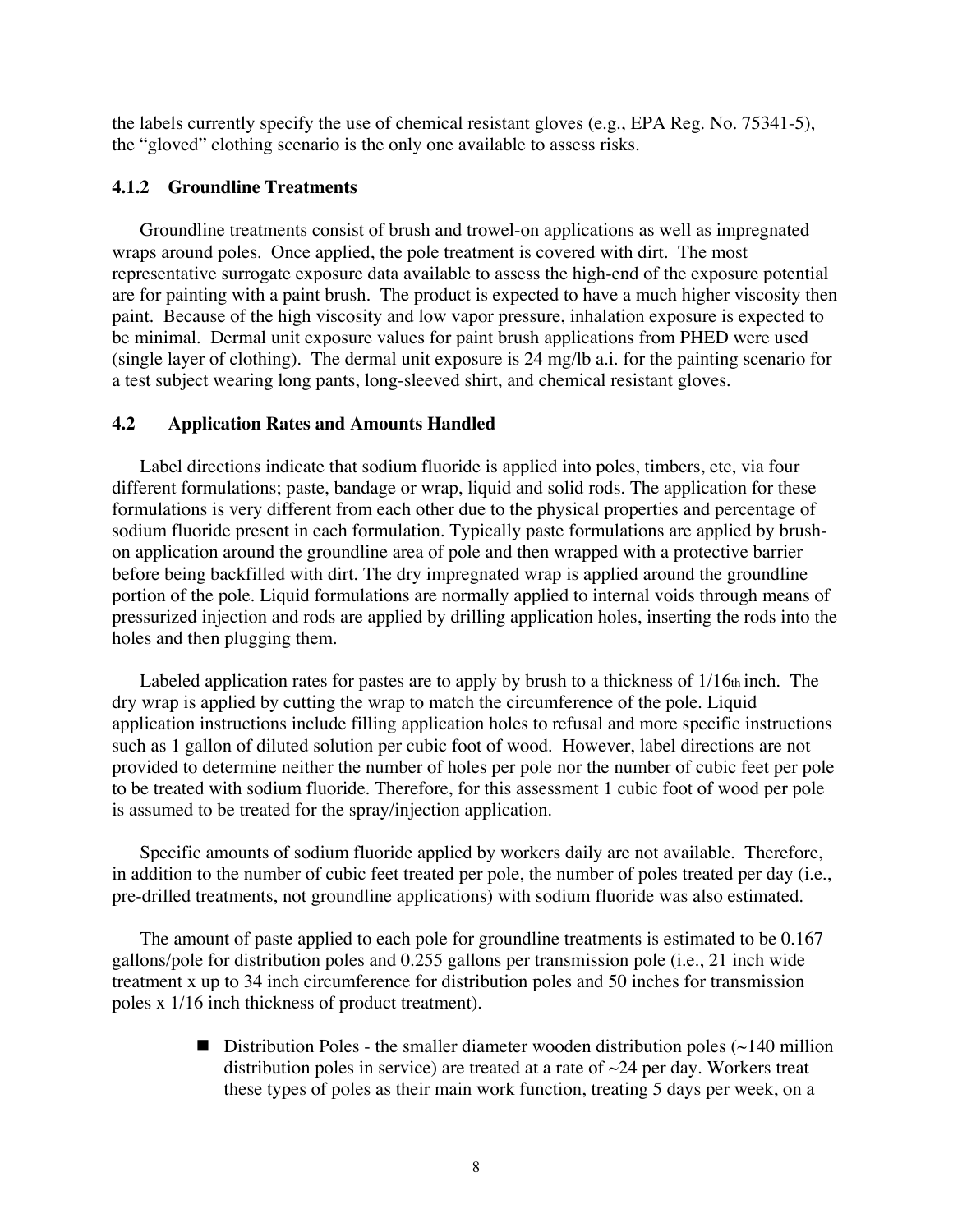yearly basis (i.e., 250 days/year). This scenario is represented by the short-, intermediate- and long-term exposure durations.

! Transmission Poles - the larger wooden transmission poles are treated at a rate of 30 per day. Workers treat these types of poles as their main work function, treating 5 days per week, on a yearly basis (i.e., 250 days/year). This scenario is represented by the short-, intermediate- and long-term exposure durations.

### **4.3 Exposure and Risk Estimates**

Table 4.3 presents the potential dermal and inhalation short-, intermediate-, and long-term exposures and risks for the remedial pole treatment uses of sodium fluoride. The exposure and risks to handlers of the TIE-GARD product used in the automated rail tie treatment system and the solid stick FLURODS are expected to be minimal and are not quantified.

The spray applications into pre-drilled holes indicate no dermal risks of concern for the shortterm duration for the distribution poles. Dermal risks, however, are triggered fro the intermediate- and long-term durations. The intermediate- and long-term dermal MOEs are 26 and 22, respectively, with a target MOE of 300. No inhalation risks are triggered for the distribution poles at any timeframe.

For the spray applications into pre-drilled holes for the transmission poles, the inhalation (all durations) and short-term dermal risks are not of concern. However, the short-, intermediateand long-term dermal risks for the transmission poles are of concern. The short-, intermediateand long-term dermal MOEs are 280, 21 and 18, respectively, with a target MOE of 300 for short-term and 100 for intermediate-term.

All of the dermal MOEs are below the target MOE for the groundline brush-on treatments (MOEs less then or equal to 1). The brush-on treatment also represents the high-end exposures for the trowel-on and impregnated wraps. Inhalation exposure is expected to be minimal for the groundline treatments because of the viscosity of the product as well as its low vapor pressure.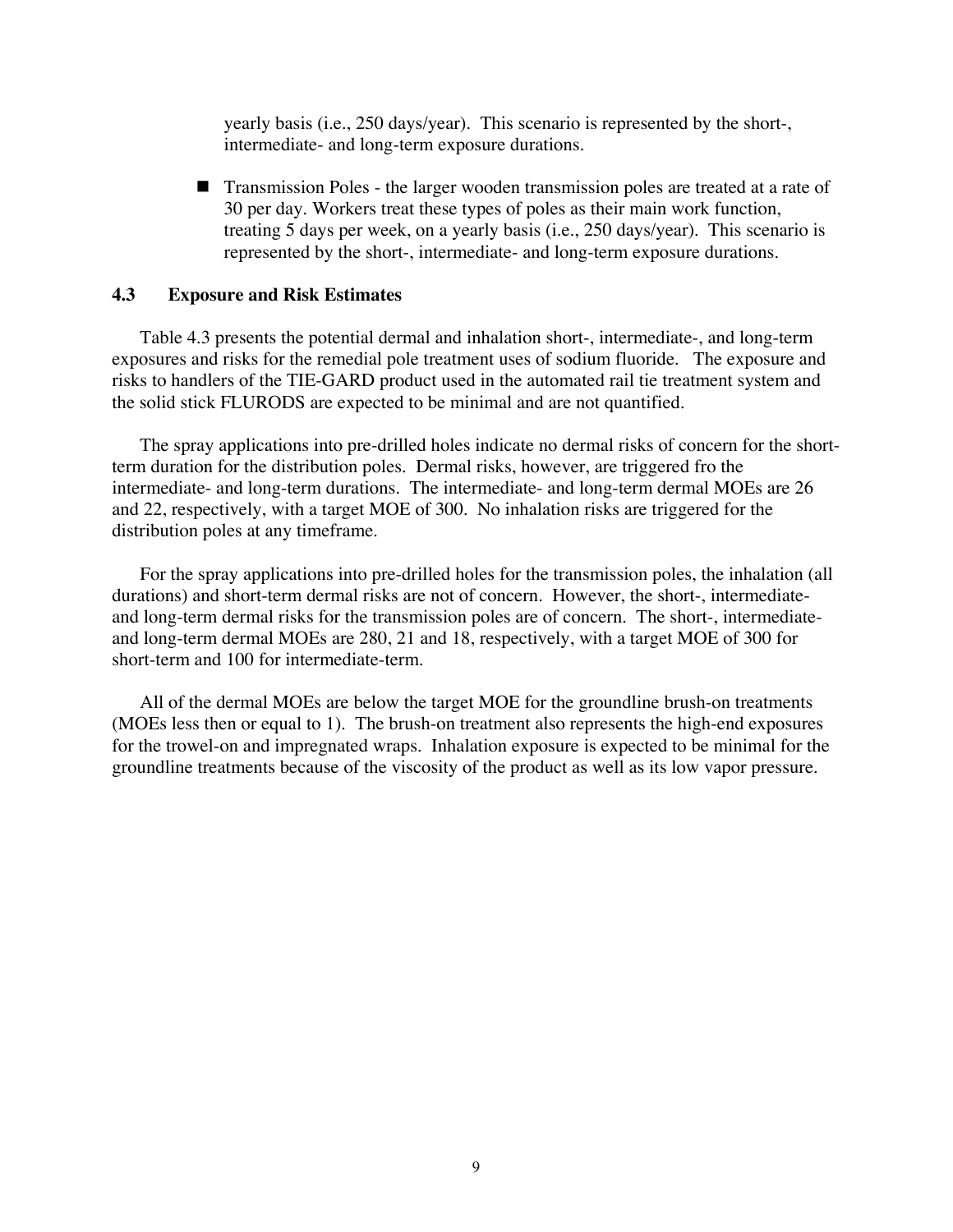|                         |            |            |            |             |         | . .         |             |           |             |           |           |                        |       |
|-------------------------|------------|------------|------------|-------------|---------|-------------|-------------|-----------|-------------|-----------|-----------|------------------------|-------|
|                         | Dermal     | Inhalation |            |             |         | Dermal      | Inhalation  |           | Dermal MOEs |           |           | <b>Inhalation MOEs</b> |       |
| Application             | <b>UE</b>  | <b>UE</b>  | Rate       | Rate        |         | dose        | dose        | <b>ST</b> |             | <b>LT</b> | <b>ST</b> | $\mathsf{I}\mathsf{T}$ | LT    |
|                         | (mg/lb ai) | (mg/lb ai) | (gal/pole) | (lb ai/gal) | # poles | (mg/kg/day) | (mg/kg/day) | (300)     | (100)       | (300)     | (300)     | (100)                  | (300) |
| Spray                   | 0.36       | 0.0022     |            | 0.47        | 24      | 0.058       | 0.00035     | 350       | 26          | 22        | 56,000    | 4,200                  | 3,700 |
| (Distribution<br>Poles) |            |            |            |             |         |             |             |           |             |           |           |                        |       |
| Spray                   | 0.36       | 0.0022     |            | 0.47        | 30      | 0.073       | 0.00044     | 280       | 21          | 18        | 45,000    | 3,400                  | 2,900 |
| (Transmission<br>Poles) |            |            |            |             |         |             |             |           |             |           |           |                        |       |
| Brush-on                | 24         | <b>NA</b>  | 0.225      | 5.33        | 24      | 9.87        | <b>NA</b>   | 2         | <1          | $<$ 1     |           | <b>NA</b>              |       |
| (Distribution<br>Poles) |            |            |            |             |         |             |             |           |             |           |           |                        |       |
| Brush-on                | 24         | <b>NA</b>  | 0.368      | 5.33        | 30      | 20.2        | <b>NA</b>   |           | <b>NA</b>   | <b>NA</b> |           | <b>NA</b>              |       |
| (Transmission<br>Poles) |            |            |            |             |         |             |             |           |             |           |           |                        |       |

Table 4.3. Dermal and Inhalation Exposure and Risks for Remedial Applications of Sodium Fluoride to Poles.

NA = not applicable (e.g., short-term (ST) MOEs are only applicable for the high treatment frequency of poles).

 $ST = short-term$ ;  $IT = intermediate-term$ ;  $LT = long-term$ .

UE are from PHED for termiticide MLAP, liquid pour, rod shank injection

Dermal unit exposure represents workers wearing is single layer of

clothing and che mic al resistant glo v es.

Treatment solution for spray from EPA Reg. No. 75341-12 (i.e., 1 gal product x 8.34 lb/gal x 8.39% ai / 1.5 gallons water = 0.47 lb ai/gal treatment solution) Brush-on rate EPA Reg No 75341-5 is 44.4% ai; density of 12 lb/gal = 5.33 lb ai/gallon

# poles = registrant estimate during the reregistration phase 1 error comment period (Distribution is 24 poles per day and transmission is 30 poles per day).

Dermal (mkd) = Dermal UE x rate x # poles x 1/70kg

Inhalation dose (mkd) = Inhalation UE x rate x #poles x 1/70kg

MOE ST Dermal & inhalation = LOAEL 20 mkd / dose; UF = 300

MOE IT Dermal & Inhalation = NOAEL 1.5 mkd / dose; UF = 100

MOE LT Dermal & Inhalation = LOAEL 1.3 mkd / dose; UF = 300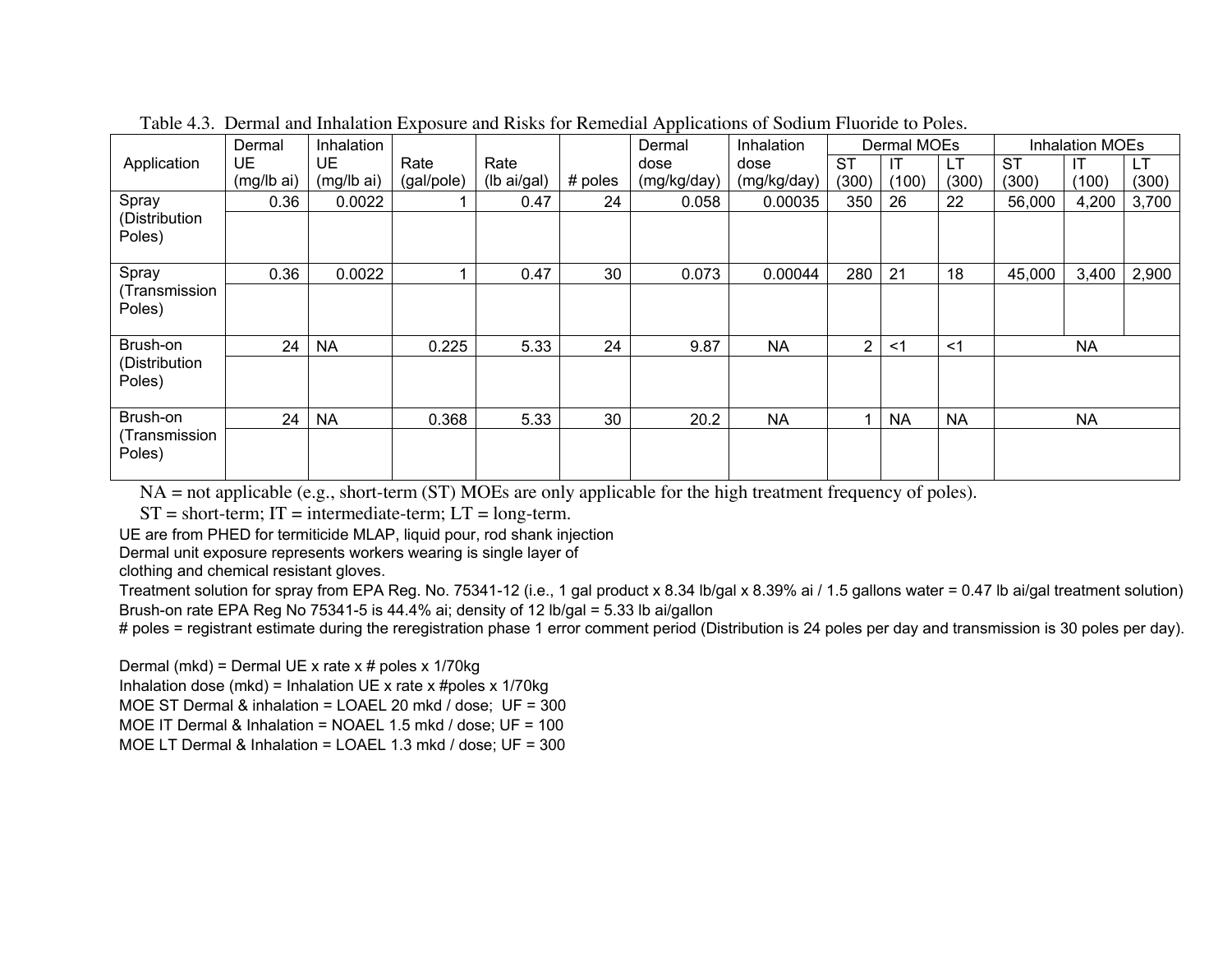#### **5.0 Bystander/Residential Exposure and Risks**

In general, remedial wood treatment for poles and beams on bridges do not occur in high traffic areas for bystanders. However, distribution poles are numerous and often located in people's front yards. The vapor pressure of sodium fluoride is negligible (i.e.,  $5.43x 10^{-26}$  mmHg at 25 °C), and therefore, no vapor will be released in the vicinity of treated poles. Additionally, label directions to cap treated holes after application will minimize any potential for dermal contact. Likewise, groundline treatments are also covered (i.e., brush-on and wrap treatments are below the groundline and then covered with dirt) and will minimize potential dermal contact to children playing in areas of treated poles.

### **6.0 Conclusions**

Applications of sodium fluoride include pre-drilled hole treatments and groundline treatments. The pre-drilled hole treatments are applied with pre-packaged insert products and also mechanical pressure pumps. Exposure to the automated TIE-GARD and solid stick FLURODS are expected to be negligible and is not assessed quantitatively. PPE should be required for these products to mitigate potential exposure for leaks, etc. The inhalation (all durations) and short-term dermal risks for the pre-drilled hole spray applications for the distribution poles using the mechanical pressure pumps are not of concern. However, the dermal risks for the intermediate- and long-term dermal risk for the distribution poles are of concern (i.e., MOEs are 26 and 22, respectively, with a target MOE of 100 and 300, respectively). For the transmission poles, no inhalation risks were identified for any duration. However, the dermal risks for the short-, intermediate- and long-term durations for the transmission poles are of concern (i.e., MOEs are 280, 21, and 18, respectively, with a target MOE of 300, 100, and 300, respectively). All of the dermal MOEs are below the target MOE for the groundline brush-on treatments (MOEs less then or equal to 1). The brush-on treatment also represents the high-end exposures for the trowel-on and impregnated wraps. Inhalation exposure is expected to be minimal for the groundline treatments because of the viscosity of the product as well as its low vapor pressure.

EPA has used the best available surrogate exposure data from PHED and CMA to develop a screening-level assessment for the handlers of sodium fluoride. The following uncertainties should be considered by the regulatory risk managers during the decision making process:

- Unit exposures are not available for the scenarios that are prescribed for remedial pole injection. Nonetheless, the data from PHED for combined mixing/loading/injecting a liquid termiticide is a reasonable surrogate for the pole treatment as the label for the remedial wood treatment indicates to apply a spray into predrilled holes with an air or mechanical pressure pump. The PHED termiticide scenario is considered to be of "high confidence" (i.e., 17 replicates of Grade AB data – indicating the analytical portion of the study meets EPA exposure test guidelines).
- Sodium fluoride is used to treat both poles and timbers. The assessment for the remedial wood treatments is based on applications to distribution and transmission poles as representative of all the remedial treatments. Although it is unknown how many timbers